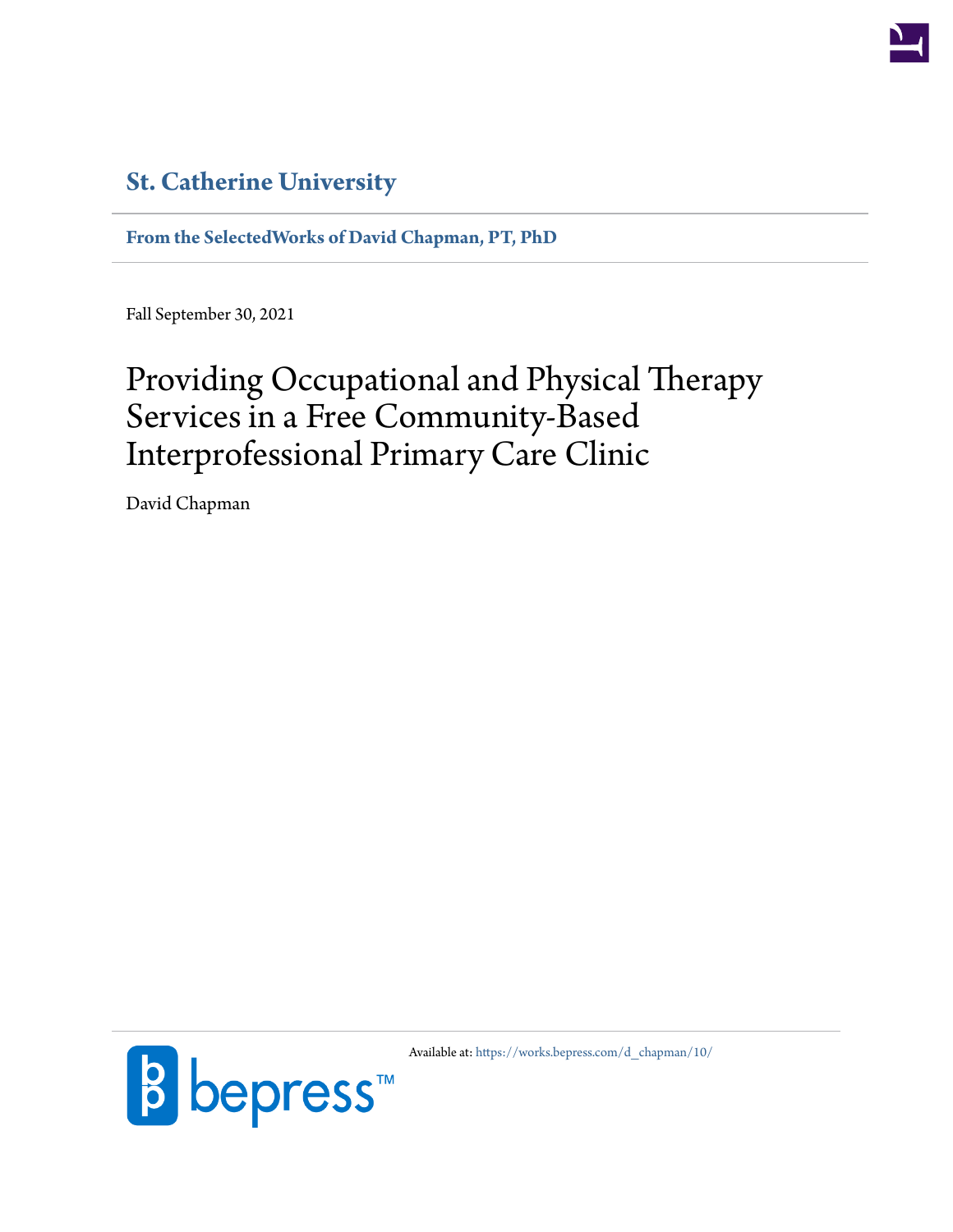# Providing Occupational and Physical Therapy Services in a Free Community-Based Interprofessional Primary Care Clinic

Darla Coss, OTD, OTR/L, CHT

Associate Professor

David Chapman, PT, Ph.D.

Professor

John Fleming, EdD, OTR/L

Associate Professor

St. Catherine University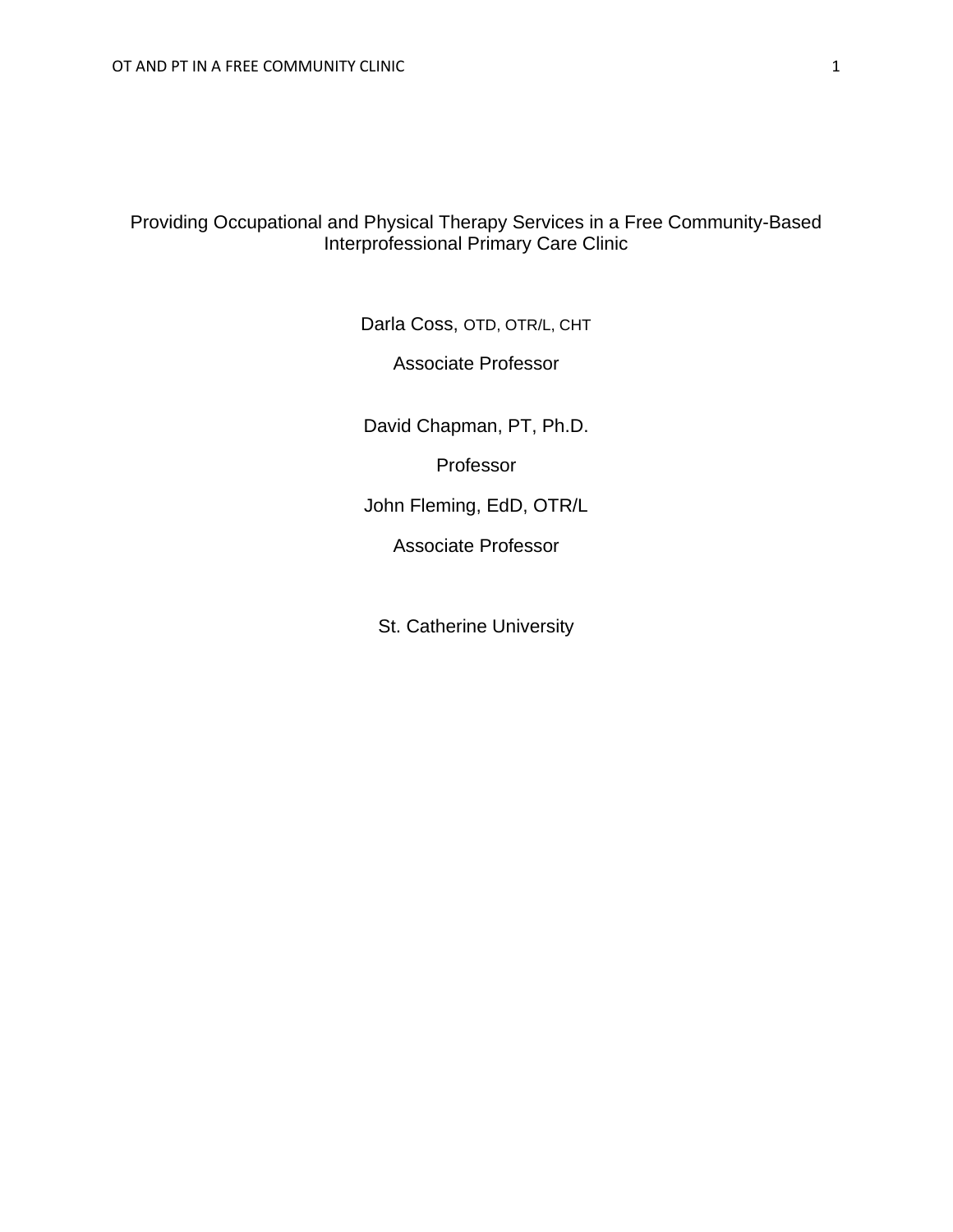# **Abstract**

Interprofessional care provided in a free community-based clinic that focuses on chronic health conditions and health promotion provides an innovative solution to improve societal health. Many existing clinics provide a range of professions but few include allied health services such as occupational and physical therapy. This paper provides a description of the development and implementation of an expanded faculty-guided student-led community based primary care clinic that includes occupational and physical therapists as part of an interprofessional collaborative practice model. A detailed description and explanation of the partners involved, the institutional missions that drive this work, the logistics completed that enabled the 'doors to open', faculty and student roles, and initial outcomes will be provided. A review of the service delivery model, lessons learned, and future directions for the clinic will also be offered.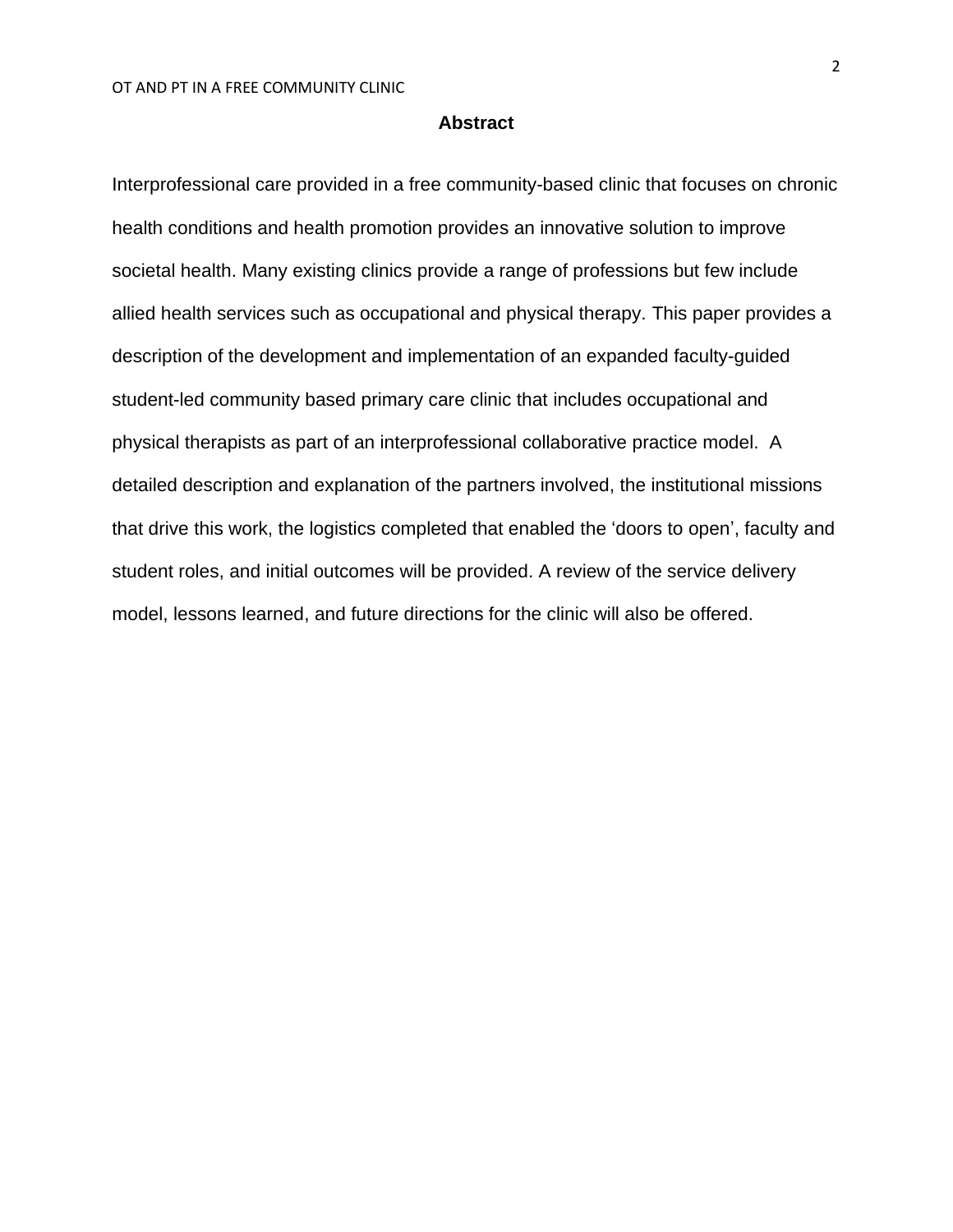# **Introduction**

There are approximately 1400 free and charitable clinics providing care to medically underserved patients in the United States (National Association of Free and Charitable Clinics [NAFCC], 2020). In addition, there are 152 student-run free clinics (SRFC) providing low- to no-cost care and providing critical training for healthcare students (Society of Student Run Free Clinics [SSRFC], 2020). Both have existed in the United States since the 1960s as a safety net for uninsured or underinsured patients (Meah et al., 2009; NAFCC, 2020). Frequently, SRFCs are community-based with sponsorship, staffing, and supervision provided through medical schools, while free and charitable clinics are philanthropically funded and staffed with volunteers and professionals from the community. Services vary from clinic to clinic and often include primary medical and dental care, mental health, wellness, prescription consultation, and nutrition (NAFCC, 2020; SSRFC, 2020). While interprofessional models of care are increasing few clinics provide allied health services, such as occupational (OT) and physical therapy (PT) (Simpson & Long, 2007; **Smith et al., 2014**; Swartz, 2012). These professions, in addition to medical services, are integral to quality, low cost patient care, particularly in community-based clinics that provide primary care (Institute of Medicine [IOM], 2017; Bolt et al., 2019; Bornhöft et al., 2019)

Occupational therapists address prevention, health management, and wellness while focusing on promotion of healthy routines and habits, engagement in 'occupations' supportive of healthy lifestyles, and prevention of complications as a result of chronic disease progression or poor chronic disease management. 'Occupations' are activities that people want and need to do, including everyday activities like preparing a meal and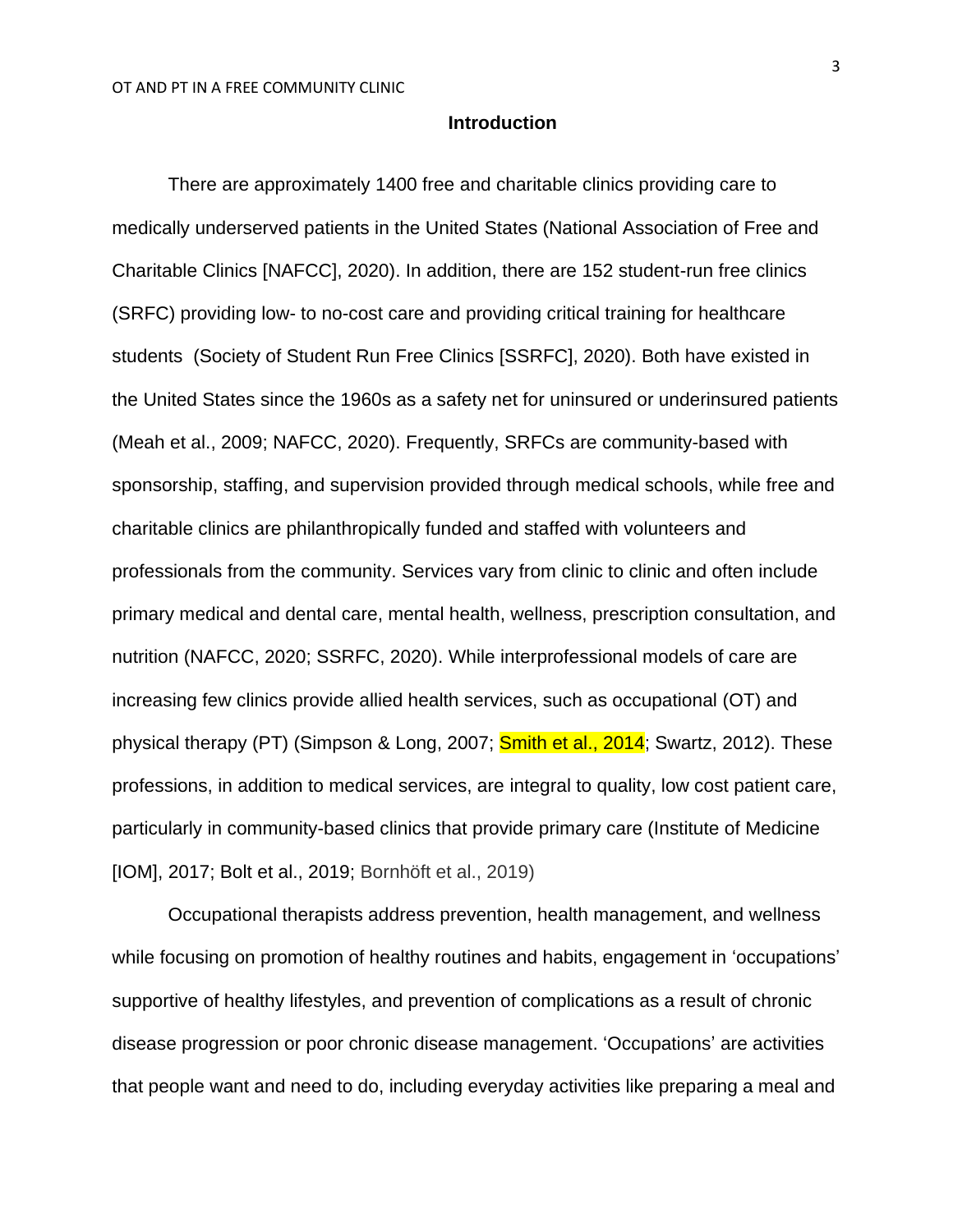getting dressed, to more complex activities like managing their health and pursuing leisure and social activities. OT interventions remediate barriers to allow greater participation in work, social, educational, sleep, and activities and instrumental activities of daily living (ADLs/IADLs) (AOTA, 2020a).

Similarly, PTs evaluate and treat individuals across the lifespan who have a medical diagnosis or other health-related condition(s) that limit their ability to move and perform functional activities in their daily lives. PTs develop treatment plans designed to optimize the patient/client's ability to move, reduce their pain, restore function, enhance their health, wellness and fitness as well as prevent disability (American Physical Therapy Association, 2020).

As members of an interprofessional allied healthcare team, OTs and PTs work together in preventative and maintenance activities related to primary care, e.g. falls and injury prevention, exercise, ergonomics, and completion of ADLs and IADLs. Working in concert with the primary care team, OT and PT integrate the primary care goals with patient goals and create a treatment plan to optimize both (Bolt et al., 2019; Gray et al., 2018; Peranich et al., 2010). Other interprofessional team members may also include other allied health professionals such as dieticians, social workers, community health workers, and interpreters.

This paper provides a description of the development and implementation of an expanded faculty-guided student-led community based primary care clinic that includes occupational and physical therapists as part of an interprofessional collaborative practice model. The genesis for the development of this clinic came from the congruent missions and visions of an existing non-profit community health care organization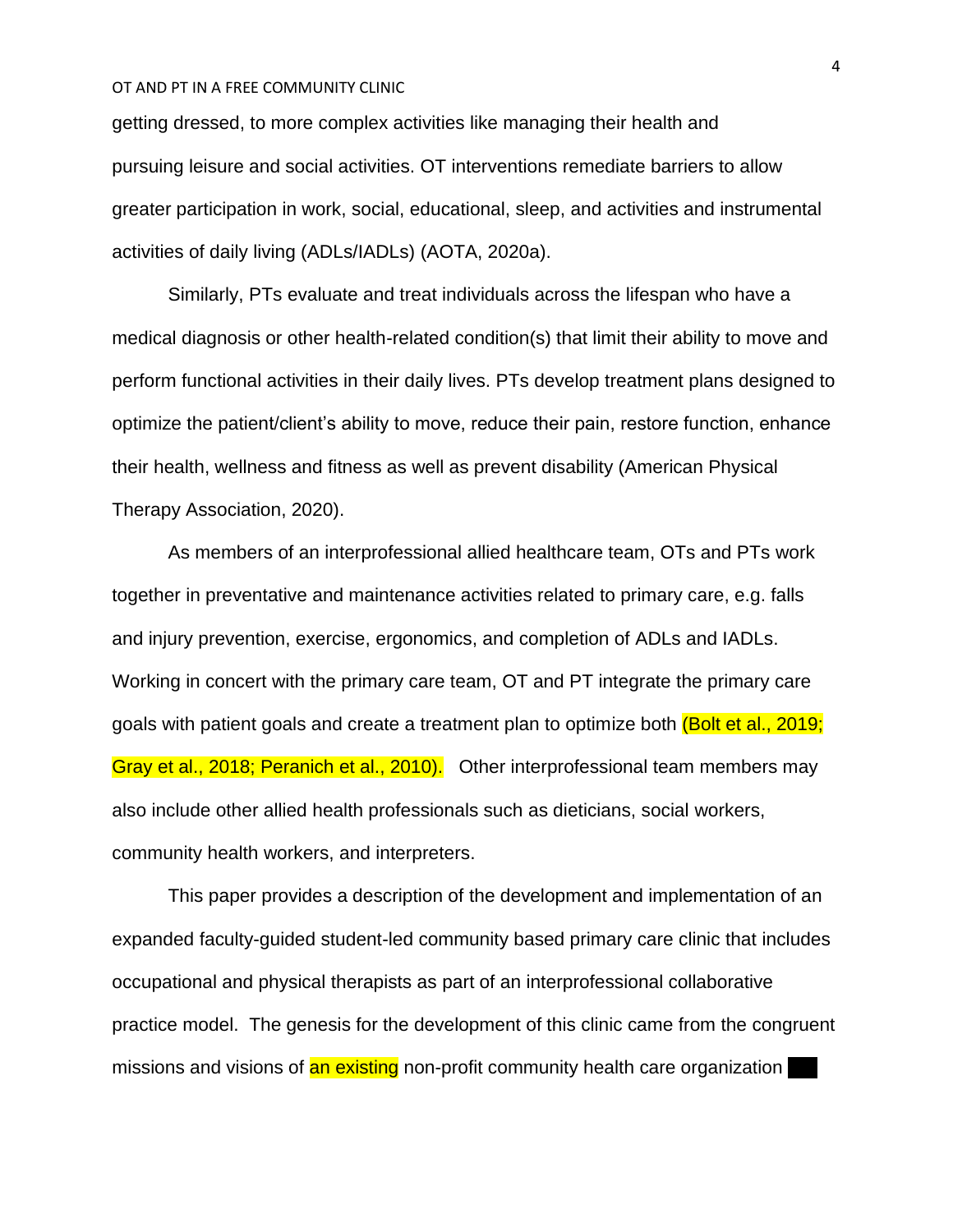# and an educational institution

that focuses on educating socially responsible allied healthcare professionals. The goals of this free clinic are to provide high quality clinical services to **Spanish speaking** patients without health insurance, and student learning opportunities through interprofessional practice. The similarities in institutional missions and the development of the clinic collaboration between SMHC and SMHC and St. Catherine University will be reviewed including faculty and student roles, and the service delivery. Finally, lessons learned and future directions for the clinic will be offered.

# **Shared Mission**

The creation and development of the clinic stems from the shared history and healthcare missions of the Sisters of Saint Joseph of Carondelet (CSJ) through SMHC and St. Catherine University. SMHC was founded by the CSJs based on the belief that healthcare is a basic human right (SMHC, 2020). St. Catherine University was also founded by the CSJs with a commitment to create an inclusive environment of excellence emphasizing intellectual inquiry and social teaching within the Catholic tradition (St. Catherine University, 2021). The charism emphasized by the CSJs, to help the "dear neighbor without distinction", continues in both the work of SMHC and St. Catherine University. SMHC current community-based structure and initiatives represent a continuation of this charism in providing quality health services to individuals without healthcare insurance.

The  $S$ aint  $S$  Henri  $S$  Henri  $S$  Henri  $S$ choll  $S$ chool of Health (HSSH)  $S$ 

"educates diverse learners and engages clinical and community partners to influence health, health systems, and health policy" (St. Catherine University, 2020). Team-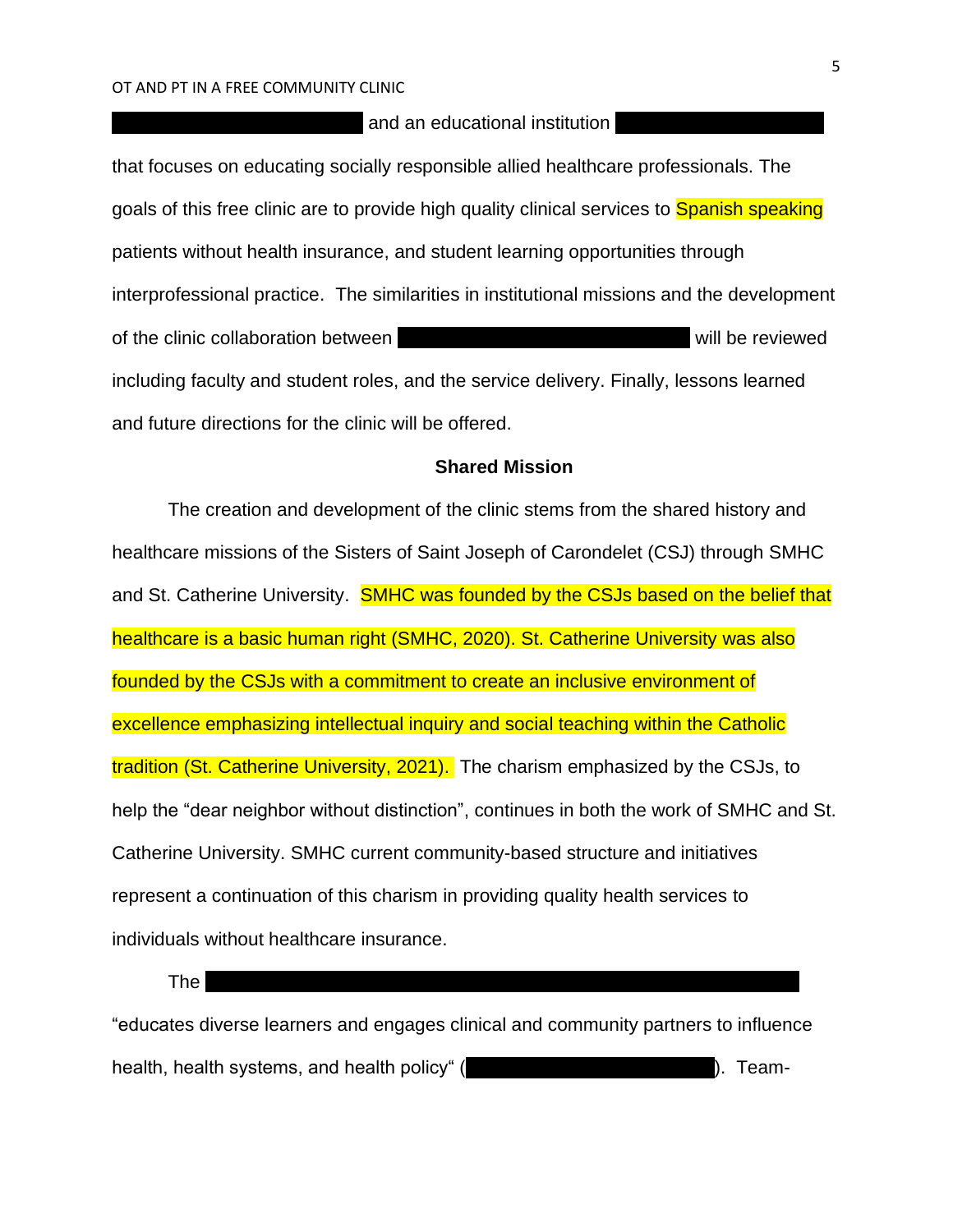oriented healthcare education, interprofessional education, and a commitment to promote health among underserved and immigrant communities is emphasized. To meet the needs of diverse people, SMHC and SMHC place a premium on working for justice in health and education. Each values the education and involvement of students as a way to serve those in need and enrich students' lives as they engage in professional activities and studies. Given this, community healthcare programs providing interprofessional patient-centered care that addresses social justice and healthcare disparities created an excellent foundation  $\overline{C}$  CT and PT students to work with patients of SMHC.

Building successful collaborations requires a sense of mutual respect and trust, and a strong commitment to a shared mission (Parkinson, 2006). In addition, clear roles/responsibilities and excellent communication are key to both implementation of the expansion and sustainability (Seaton, et al., 2017) To enhance this collaborative relationship and guide the services provided, the mission of the clinic is "to advance social justice through transformative, holistic health care". The vision is to reduce health care disparities among the underserved through accessibility to high quality, patientcentered health services; develop compassionate and culturally fluent healthcare professionals in an interprofessional environment; engage in community partnerships which promote health and well-being; and advocate for wellness for all.

# **Roles of Interprofessional Team**

Initial planning for the addition of OT and PT services at SMHC included communication between the Director of the University's Student Health and Wellness Center, the Executive Director of **SMHC, and OT and PT faculty leadership as they**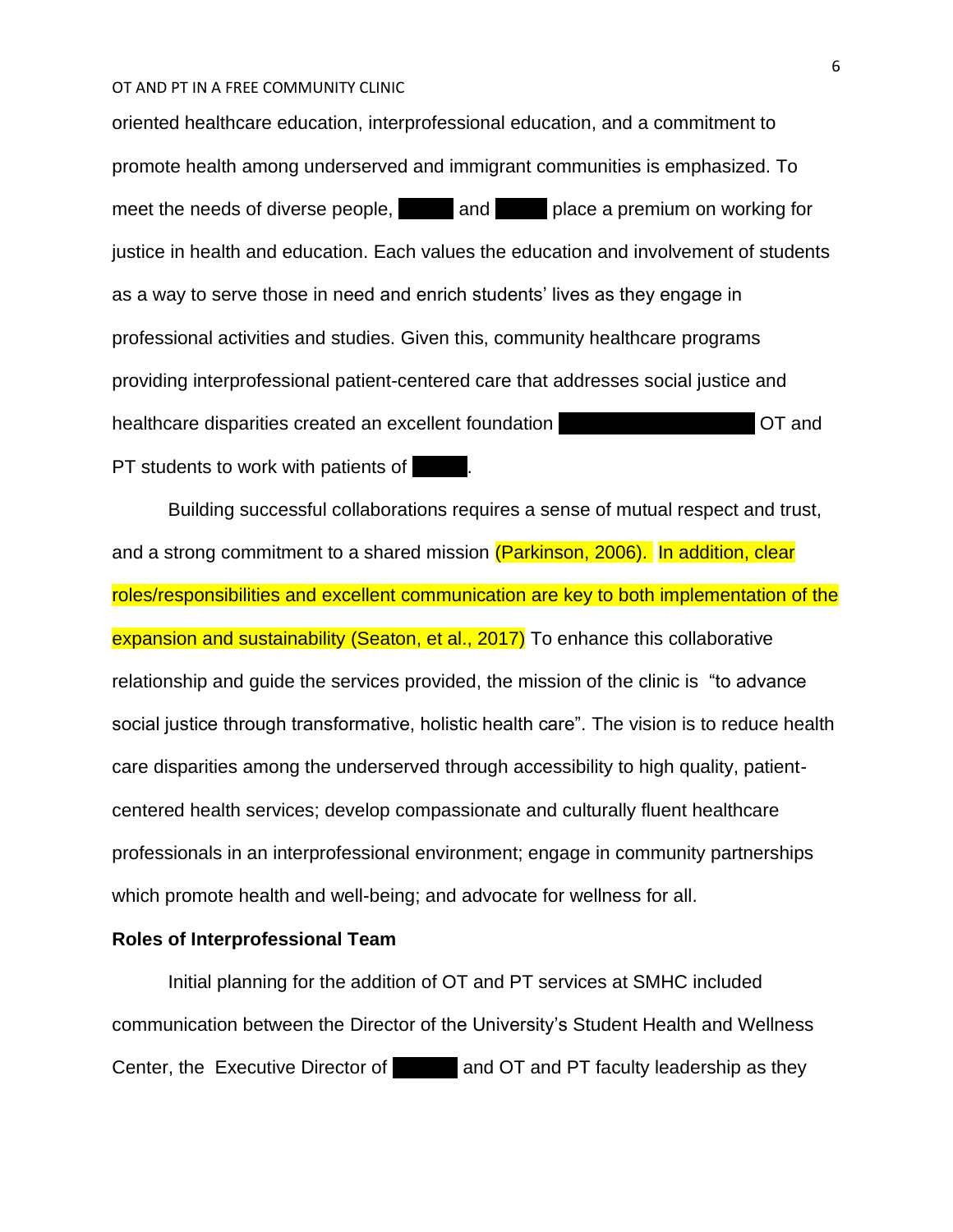considered opening a satellite clinic on the St. Campus. Campus. Given the importance of organizational leaderships support when developing formal relationships with other organizations (Seaton et al., 2017), the Director of the Student Health and Wellness Center met with the University Administration to confirm administrative support for this community-based venture. With positive responses, the Director of the Student Health and Wellness Center formed the Clinic Expansion Committee (CEC). This is a small group of faculty and staff interested in the collaboration and includes the OT and PT faculty preceptors. A small group of committee members attended the annual conference hosted by NAFCC (NAFCC, 2021) to learn more about free and charitable clinics, and several committee members visited the University of California-San Diego SRFC (University of California School of Medicine, 2021) to observe a working interprofessional model in practice. Additionally, several committee members visited each of the existing SMHC sites to understand the current operational flow (SMHC, 2020).

# **Student Recruitment and Role**

Students from Students from Stermannia University are well prepared to successfully provide interprofessional care with a social justice perspective and have been introduced to curriculum related to interprofessional care and social justice. Many students have also taken undergraduate coursework founded in interprofessional education principles, have participated in TeamSTEPPS (Agency for Healthcare Research and Quality, 2020) and/or attend the University due to a longstanding commitment to social justice

**Catherine Similar to other University and College health care** 

programs, students are often eager to participate in experiential learning during their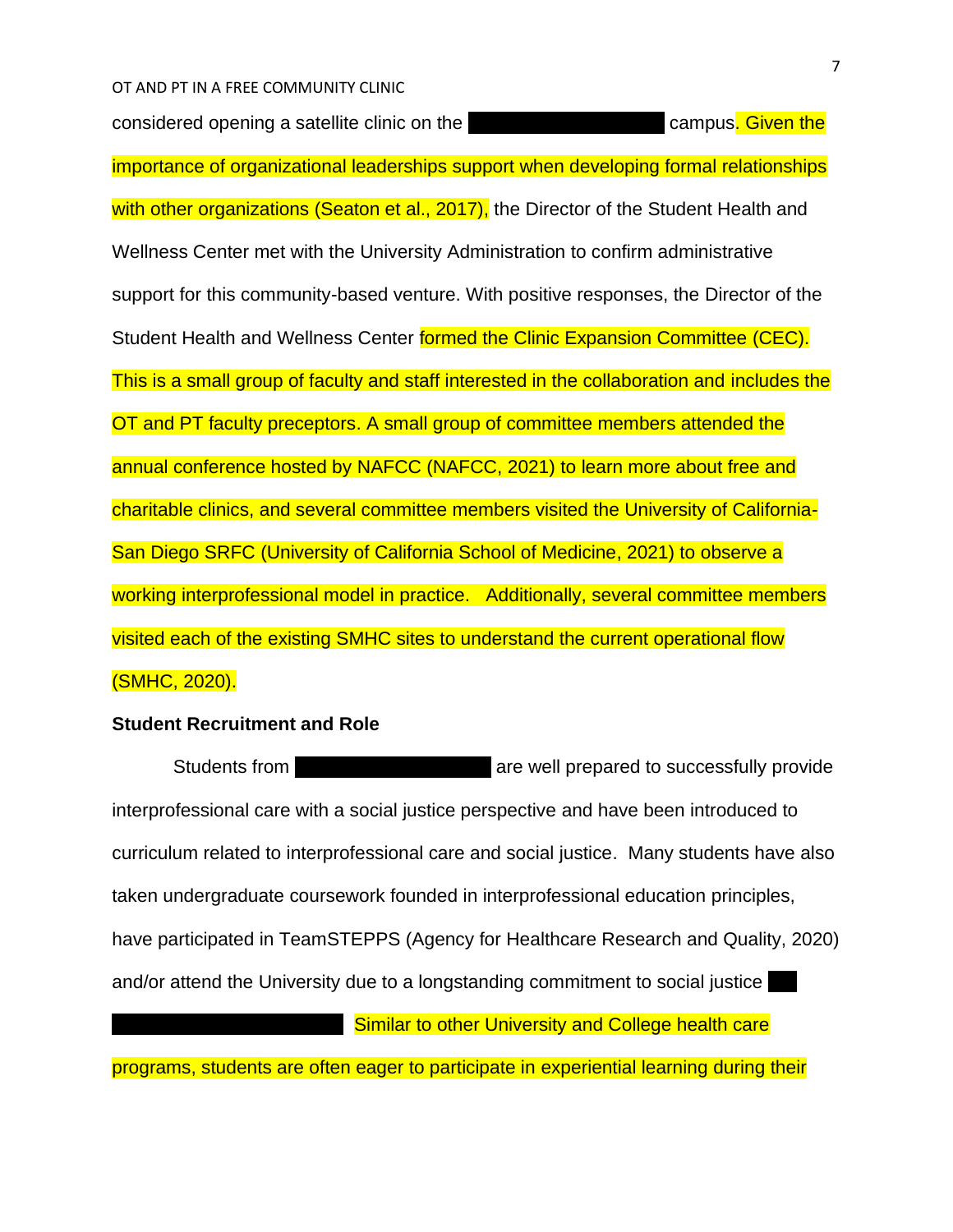academic training (Schutte et al., 2015), thus student recruitment was not a barrier. Students attracted to this type of work often possess a genuine level of empathy, kindness, respect, and passion for the work (Shabbir & Santos, 2015; Weaver et al., 2019).

# **Faculty Role**

Student guidance from faculty preceptors is necessary, particularly with students at various levels of preparation (Ng & Hu, 2017). Accreditation and state licensing standards require students to have faculty guidance in the initial chart review process to understand medications, diagnoses, tests and procedures, past medical histories; identify a plan for the initial patient contact, e.g. phrases to elicit the patient's history, motivational interviewing techniques, prioritizing multiple and complex issues, differential diagnoses; and in the provision of care, e.g. palpation/provocative/special tests, resources and guidance on the home programs, frequency and duration of services, and discharge planning (AOTA, 2020a; APTA, 2021) Additionally, faculty provide consultation and recommendations to students and provision of care that may be beyond a student's current knowledge and skill level (i.e. custom orthotics, complex patient care instruction related to cancer). Ultimately, students provide the majority of hands on patient care, with OT or PT faculty assisting as needed, similar to other SRFC models (SSRFC, 2020).

# **Approach to Implementation**

# **Models for student participation**

Processes to coordinate OT and PT student volunteers were put into place from the onset. OT students were initially recruited through the Master's Seminar and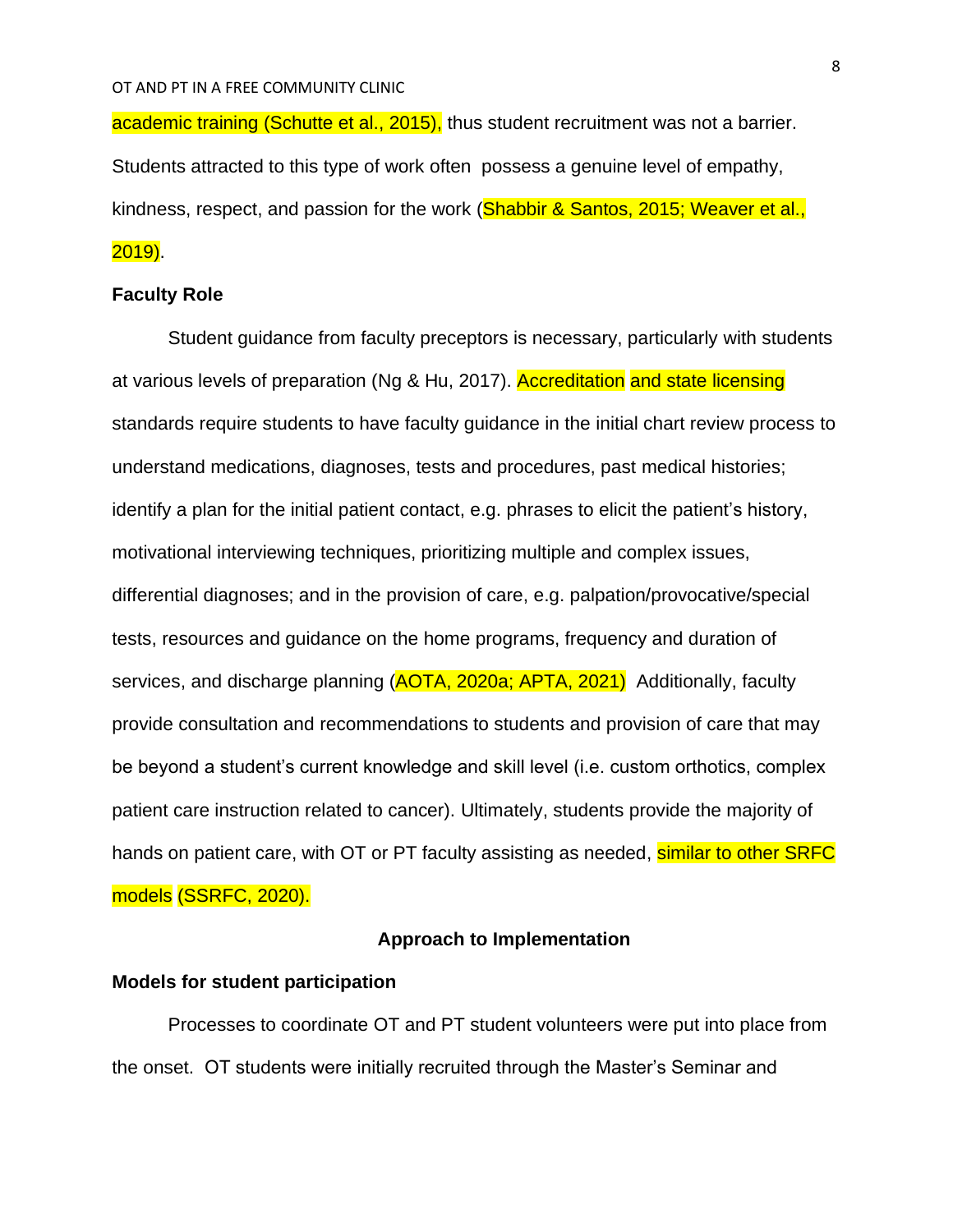Master's Project courses, occurring during their last year of the OT program. Three students were initially selected based on interest and skills, and were instrumental in completing literature reviews on topics related to caring for patients in this setting, including topics of chronic health conditions in the Spanish speaking populations. These students also conducted a needs assessment with small, and provided education for the providers and staff at This fostered a better understanding of OT and PT in primary care and the types of patients that could best be served. The initial three OT students also provided care during the first four months of clinic operations.

Sustainability played a factor in recognizing that the clinic would be better served by OT students as part of level I Fieldwork, a standard, credited course within the OT curriculum. Level I Fieldwork is one of two layers of Fieldwork required of all students matriculating in an entry-level occupational therapy program. AOTA defines Level I fieldwork as "an experience designed to introduce students to the concept of fieldwork education, amplify and build on didactic material in the program's coursework, and provide a beginning level of clinical skills while under close supervision of qualified personnel including program faculty" (AOTA, 2020b). Experiences can occur in all occupational therapy practice areas including community settings and emerging new occupational therapy practice. To date, there have been six groups of level I Fieldwork students engaged in clinic activities. Each group of three students commits to a 4-month period, allowing the clinic to be staffed with consistent OT students 12 months per year. Overlap between incoming and outgoing students is intentional and provides orientation and peer mentorship. In this model, OT students can be first- or second-year students.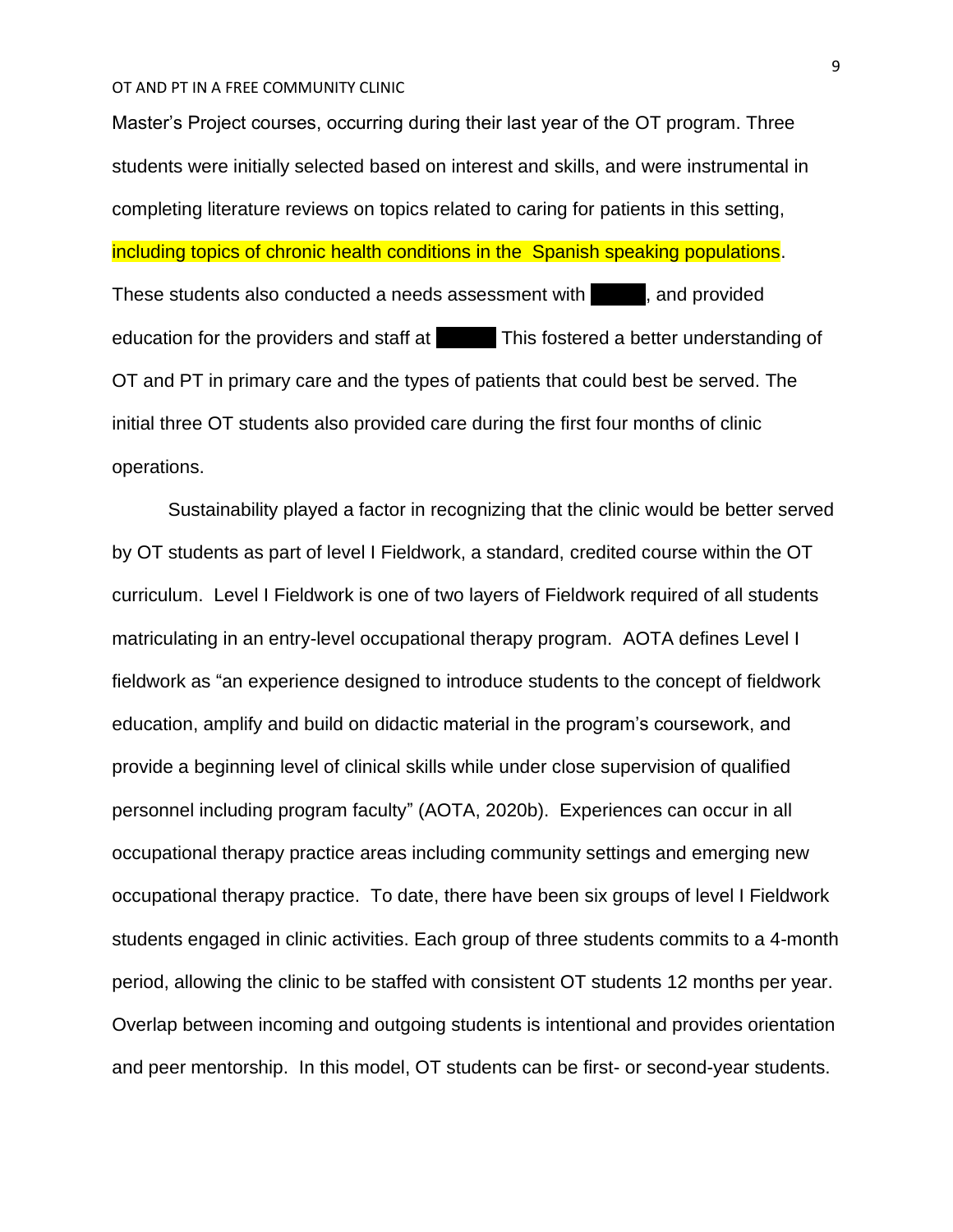Doctor of Physical Therapy (DPT) students, due to an existing DPT program model of serving community-based pro bono clinics, staff the clinic on a volunteer basis. Lead PT students were selected and responsible for recruiting consistent PT student volunteers to staff each clinic session. This model allows second year DPT students to develop their leadership and communication skills as well as ensure a consistent number of DPT students available for each clinic session. In both OT and PT models of care, students are encouraged to follow a patient from the initial visit through discharge of services, in an effort to provide consistent patient care and to allow the student to understand the spectrum of rehabilitation services.

# **Clinic Structure and Service delivery**

Patients are provided with a prescription for services from a primary care provider at one of 8 offsite locations. Initially, providers prescribed OT and PT services for patients with common musculoskeletal issues (carpal tunnel syndrome, knee and back pain, etc.). After several months of operation, through student led education sessions, faculty emails, and personal communications, providers began sending patients with orders for "OT/PT eval and treat" for many chronic health issues, e.g. obesity, chronic pain, diabetes, hypertension, and anxiety.

Scheduling is done through Students and faculty communicate with providers via email, phone, and written communication in the paper chart. Initially, patients provided their own transportation. More recently, many patients have begun to utilize a corporate ride service paid through grant funding. Rides to appointments are scheduled through while rides home are scheduled by faculty in attendance on clinic days. Students typically escort patients as they leave the clinic to ensure the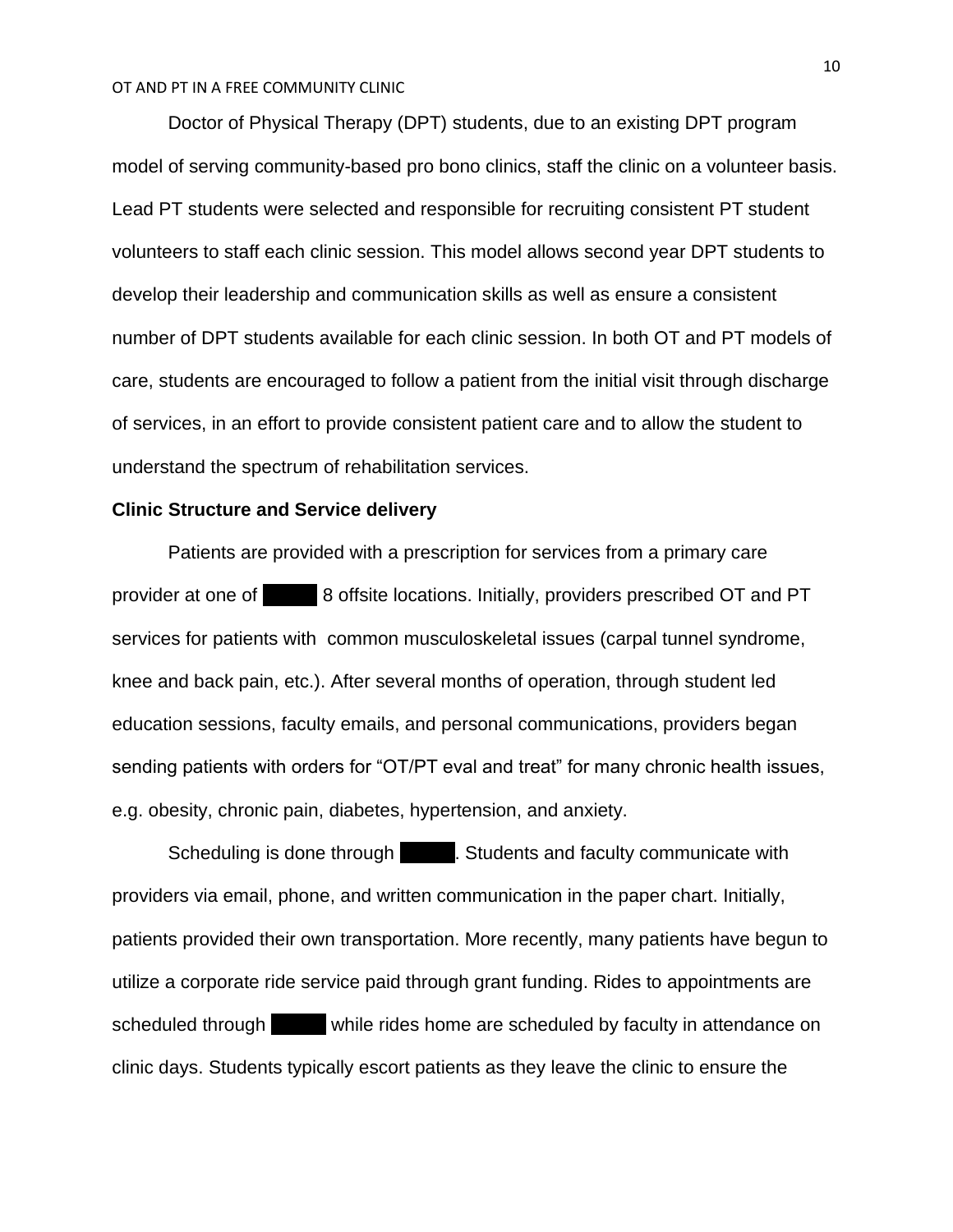patient has located their ride. Drop off and pick up locations, signage, and campus maps for patients are intentional to ensure patients feel well cared for in a new environment.

Paper charts are picked up from SMS office located adjacent to campus by a faculty member. Students and faculty arrive 30-60 minutes prior to the first patient appointment for review of clinic tenets, chart review and team formation. Students are encouraged to choose one or two scheduled patients based on interest, current course involvement, and continuity of care. Initial patient encounters are scheduled for 60 minutes with follow-up visits for 30 minutes. Students and faculty work together to review charts and focus on medications, past medical history, social history, and current diagnosis/order. Of note, with referring providers off site, patients may wait several days to several weeks to get an appointment at the clinic.

As patients arrive, students greet and take them to private treatment rooms. In most cases, two students (one PT and one OT student) and an interpreter participate in the initial evaluation. Students interview the patient, asking open ended questions to determine the patient needs, and begin the objective evaluation process. Once the students have collected this information, they consult with faculty. Faculty then guide students through their clinical reasoning process by addressing students' questions regarding diagnosis, special tests, and possible interventions. In addition to faculty resources, students rely on the online learning platform for the clinic, which houses patient education materials in English and Spanish. The medical director or another medical provider is available for consult during this time. Students then return to the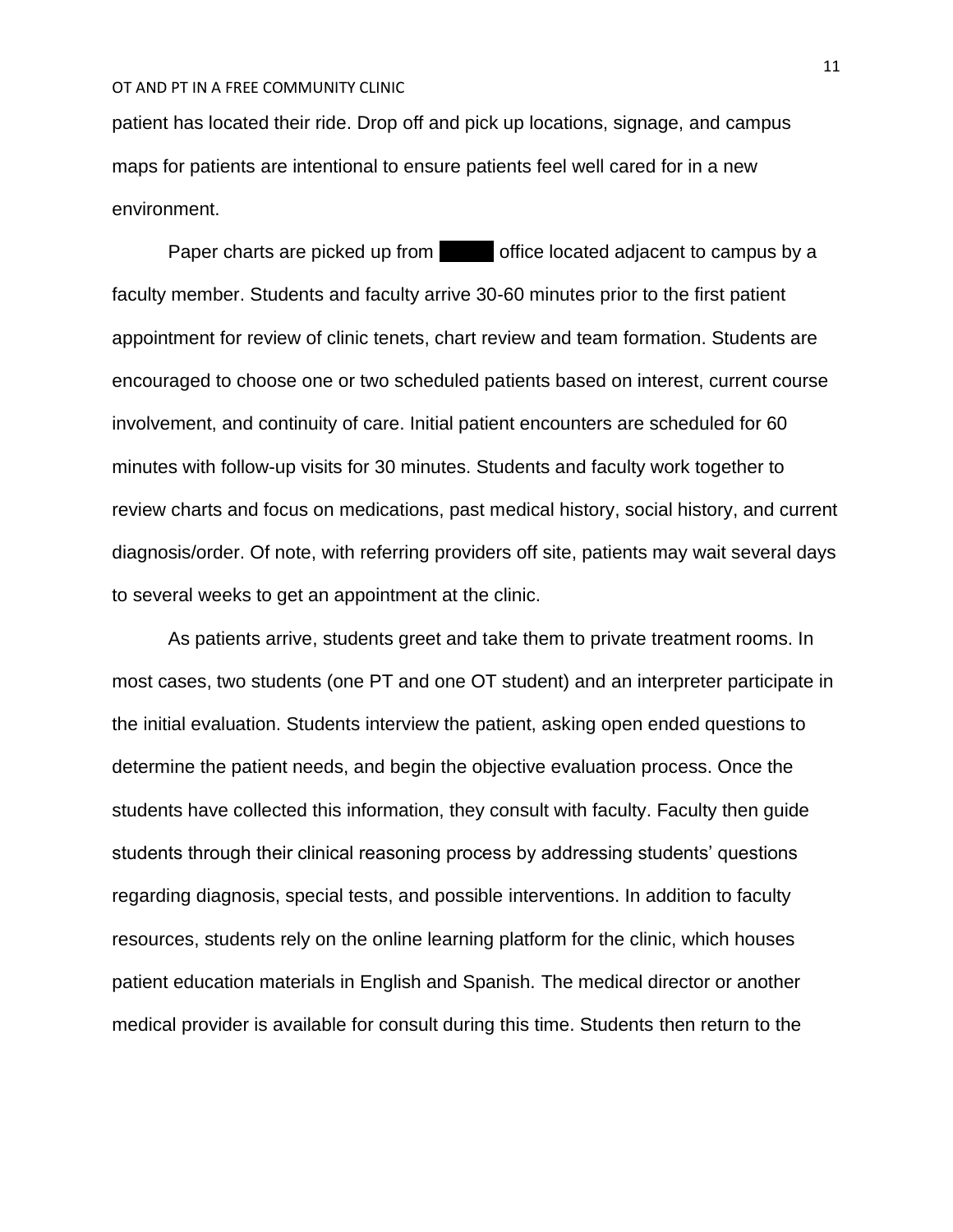patient to complete their examination and evaluation, and begin to provide interventions. Faculty assist with interventions as needed.

Once the visit is complete, students complete their documentation in accordance with state practice guidelines, with oversight from faculty preceptors. Notes are printed, signed, and placed in the chart. Follow up communication, via phone or email, is completed with the patient care coordinator and/or referring provider. Clinic debriefing occurs after all patients are seen, and takes between 30-60 minutes. Food, provided by the state of the St. Charts food shelf, is available for all patients to take home. Charts remain in a locked clinic room until a volunteer from picks them up the following day.

Excellent patient care is emphasized and demonstrated through the tenets of the clinic (See Figure 1). The tenets were created by the CEC, with inspiration from the University of California-San Diego SRFC (University of California School of Medicine, 2021), as a guide for collaborative practice and patient centered care. All student and faculty review these tenets as an interprofessional group prior to and reflect on them after every clinic session. Prior to the end of a patient session, students will ask the patient to identify health issues of importance, and help the patient formulate questions to ask their primary care provider at the next visit. Encouraging patients to take greater control over actions and decisions that impact their health results in better overall health outcomes (McAllister et al., 2012). Emphasis is placed on the tenet, "Patient as Teacher", encouraging students to actively listen, learn from the patient, and treat the patient as an equal in the interprofessional team.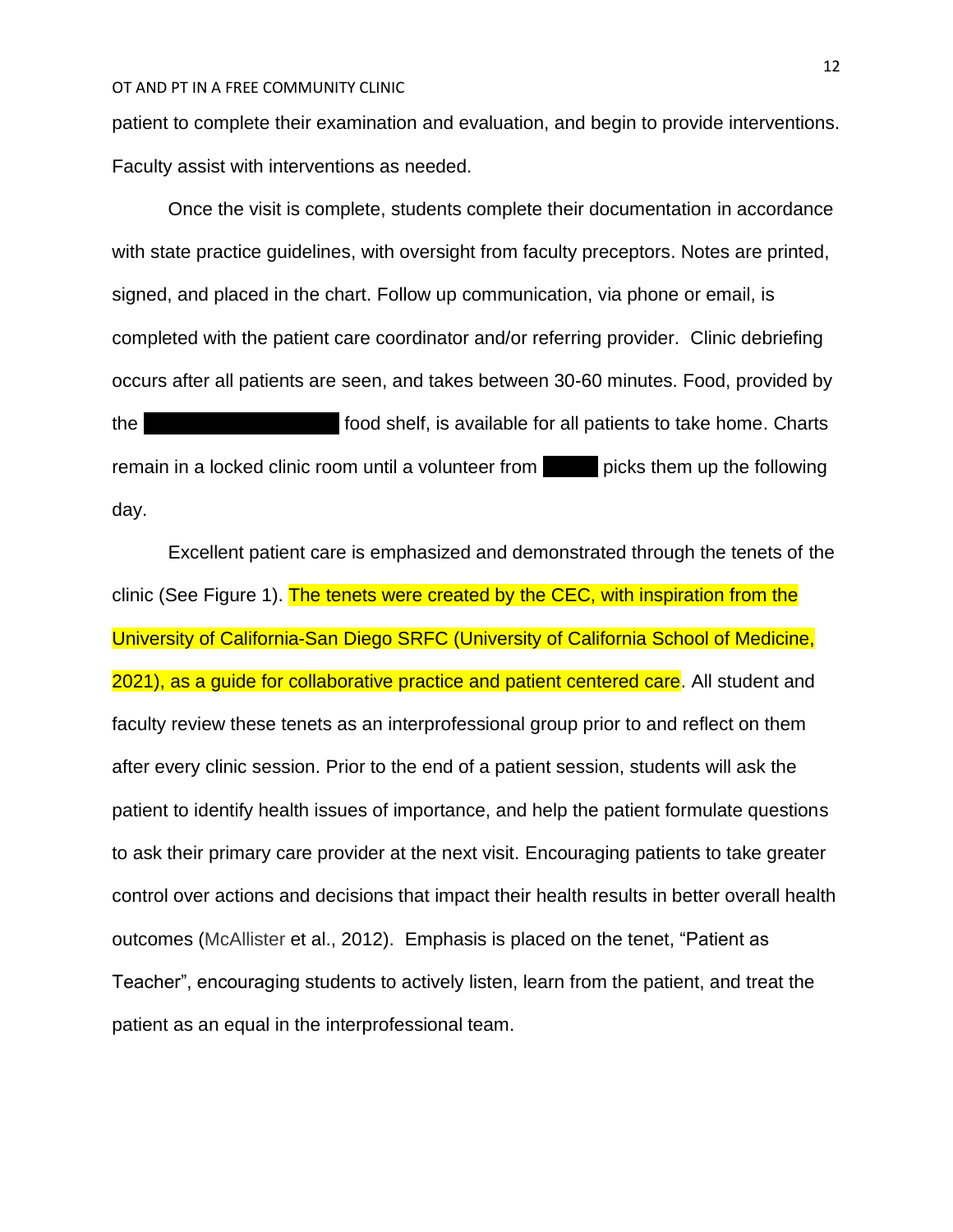Dedicated efforts to provide high quality care and produce allied health professionals who will excel in today's healthcare environment requires time for reflective practice (Mitchell et al., 2015). Thus, the interprofessional group is allowed time to complete chart reviews and huddle prior to patient care, and time to debrief and reflect on the overall outcomes of the clinic. Students are engaged in reflection on what went well, what could have been better, and how this will change their practice moving forward. At least two faculty, from different disciplines, facilitate the reflective components. Faculty are then able to support students with additional resources and evidence to move forward, and engage students in role playing difficult scenarios to ensure students are more confident in future patient encounters. Reflective practice is necessary to develop collaboration skills across professions and to improve individual clinical skill and reasoning (Richard et al., 2019)

# Insert Figure 1 here

### **Outcomes**

The clinic has been open since January of 2016, and has provided upwards of 130 visits. There have been 21 OT students and 12 PT students involved in providing care, along with three faulty preceptors. The simple intent of taking good care of patients has now evolved to providing intentional care led through the vision and mission statements. Clinic work has resulted in several scholarly publications and projects, along with increased student involvement and growth. Qualitative data related to student outcomes and the student experience is in progress. See Figure 2 for representative student comments after participation in clinic activities.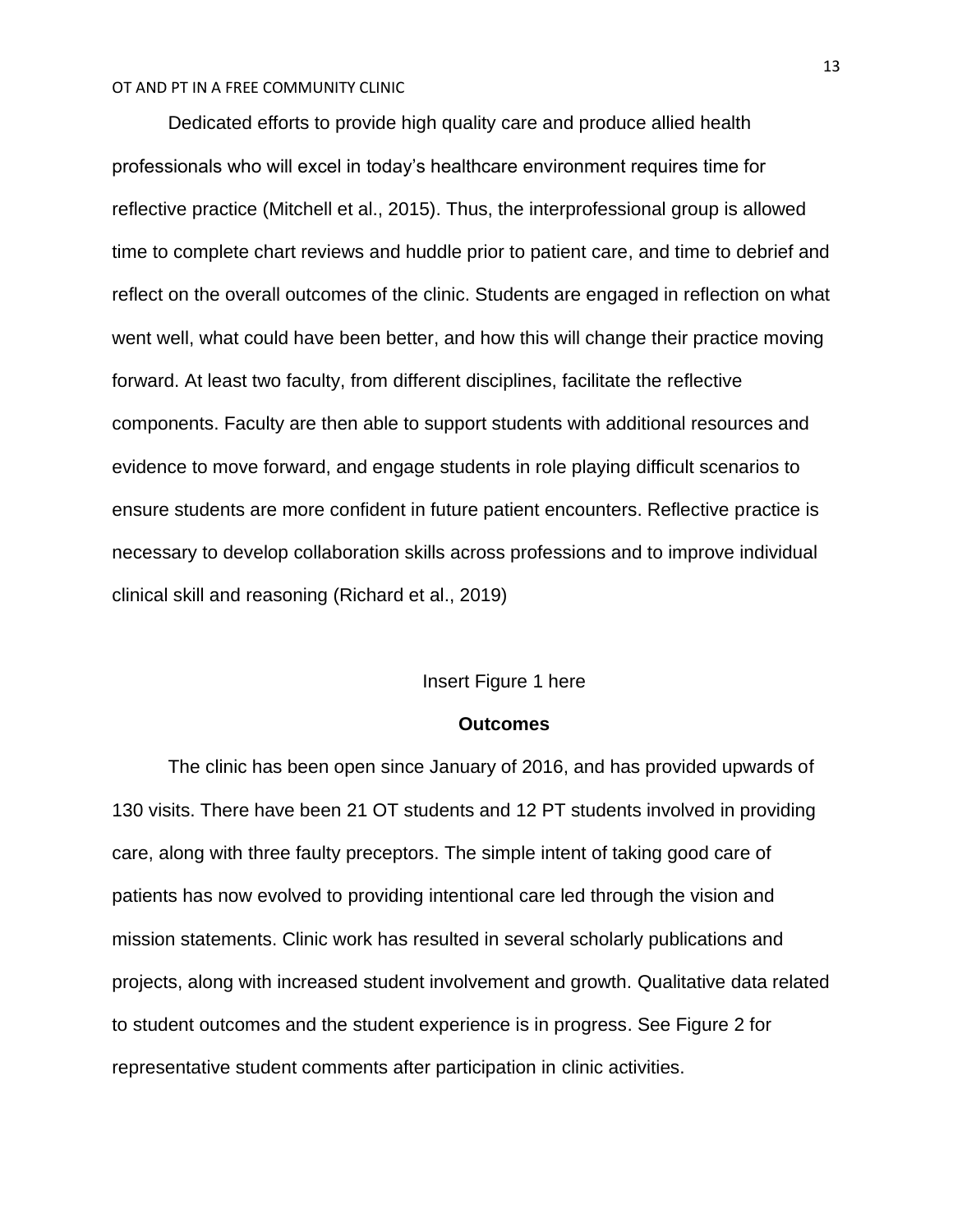# Insert Figure 2

Unsolicited feedback from SMHC providers and staff has been very positive. Verbal feedback from patients in clinic indicates effectiveness in pain reduction, improved ability to participate in life activities such as paid employment and child rearing, improved sleep, success in weight loss endeavors, and increased activity tolerance, to name a few. Additional patient care outcomes are being developed with our partner, See Figure 3 for representative SMHC staff and patient comments. Insert Figure 3

# **Future Direction and Key Recommendations**

Organizations and resources that may be useful for those undertaking creation or expansion of free clinics, student run clinics, or a combination thereof can be found through the SSRFC, NAFCC, and the Association of Clinicians for the Underserved (ACU). Additionally, recommendations provided to health care educators by the IOM (2003) have been instrumental in validating our approach to this work. Specifically, the ability for faculty and students to collaborate on equal ground is necessary and intentional. Eliminating the hierarchical barriers that often exist in healthcare and education is paramount to the provision of patient centered care *(Schottenfeld et al.,* 2016). Students, patients, faculty, interpreters, and supporting staff are equal members of the healthcare team. Patient centered care, provided through interprofessional teams is integral to quality care (IOM, 2003).

Future goals of the clinic include increasing services offered, student disciplines involved, and determining appropriate outcomes tools for both patient care and student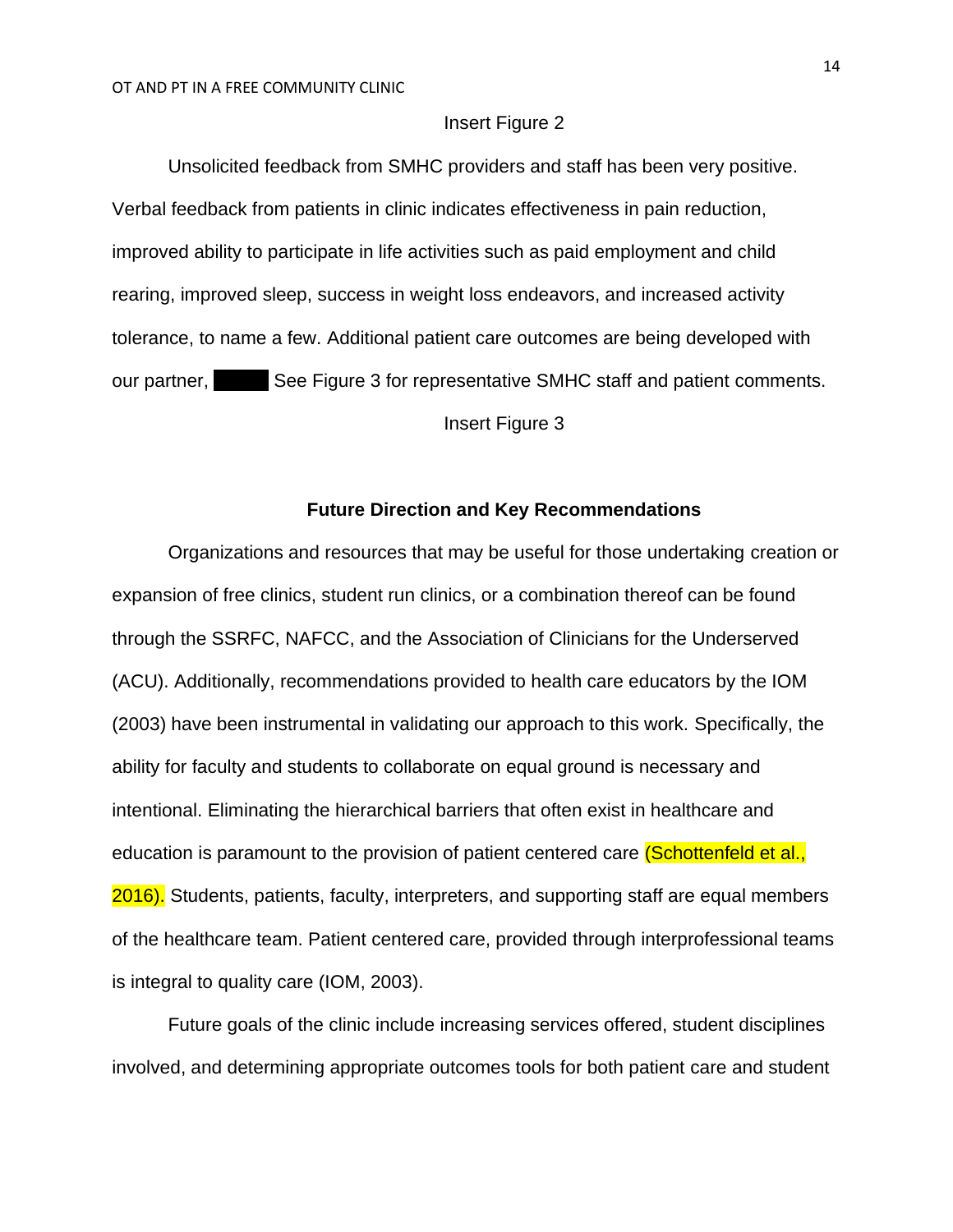learning. Plans to implement outcomes and evaluation data are forthcoming. Student outcomes will be measured by implementation of the Interprofessional Collaborator Assessment Rubric (Curran et al., 2011). Patient related outcomes tools are under investigation with a leaning towards the PROMIS Scale v1.2-Global Health Spanish Language Version (Healthmeasures, 2017). Additionally, there is discussion on implementation of outcomes tools specific to pain and other physical issues, similar to tools used in traditional outpatient rehabilitative settings, e.g. SF-12 (Ware et al., 1998). Data collection with a focus on global health and symptom specific issues may help strengthen efforts for inclusion of allied health professions like OT and PT in primary care, and improve the likelihood of procuring additional resources to expand the current efforts at this clinic.

Key recommendations include the following:

- 1) Shared mission and institutional alignment: Building successful collaborations requires a sense of mutual respect and alignment at the level of the vision and mission of each organization (Parkinson et al., 2006; Seaton et al., 2018). As partnerships are developed, assure commonalities at the core and identify the unique contribution each partner brings to fill a gap.
- 2) Student commitment: Because students are often eager to participate in experiential learning (Schutte et al., 2015) and tend to possess a genuine level of empathy, kindness, respect, and passion for the work (Shabbir & Santos, 2015, Weaver et al., 2019), student screening and assurance of foundational education in interprofessional models and principles of social justice is necessary. Student participation in free clinic work requires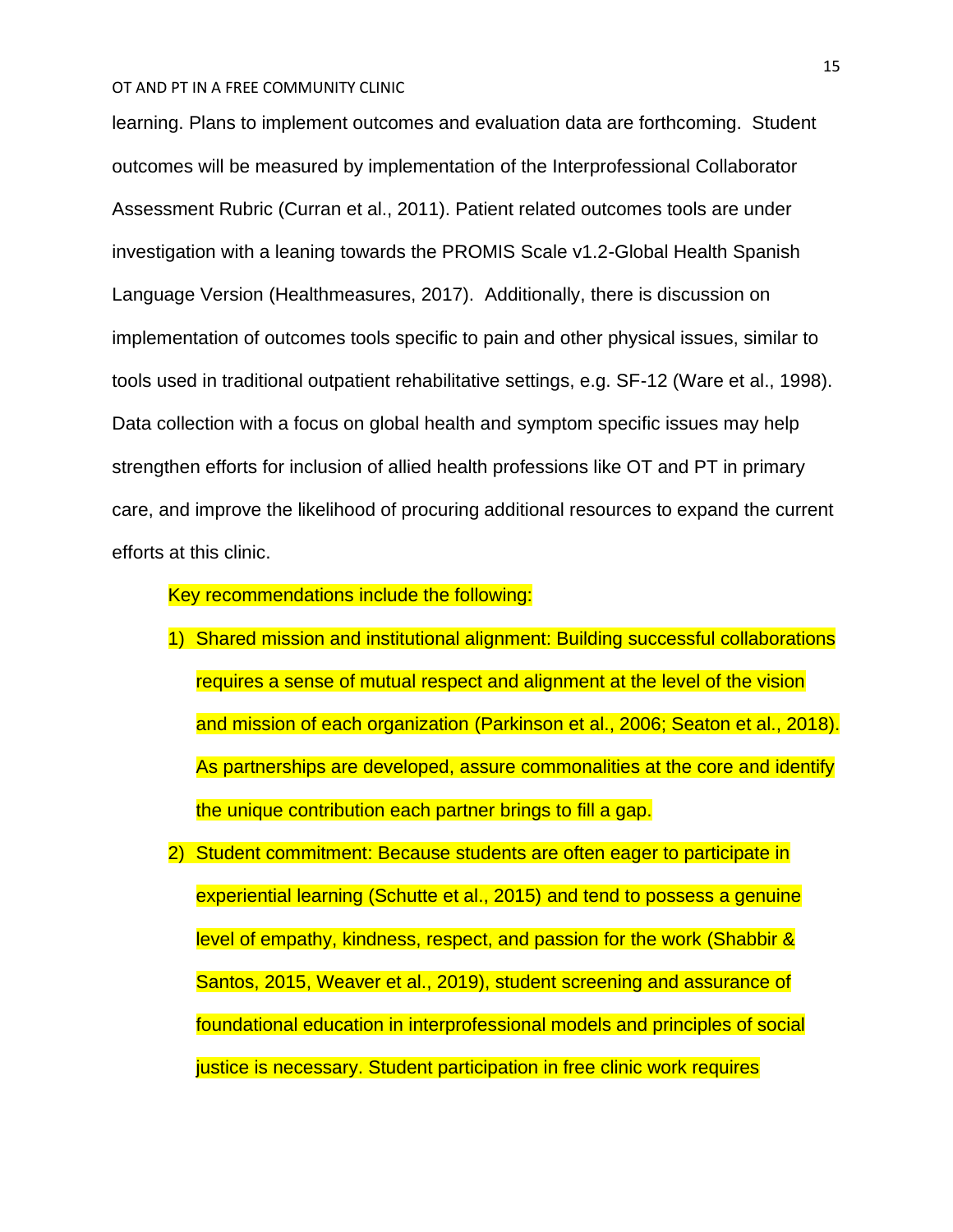integration with allied health curriculum, although this can be accomplished through credited courses or expectations for service within the allied health program.

- 3) Faculty commitment: Developing and sustaining a partnership between a University or College and a community partner requires select faculty that are dedicated to community service and student learning. Several issues must be considered when engaging faculty to participate in this type of work (Canadian Federation of Medical Students, 2018; Clark et. al., 2019). Faculty workloads must be accounted for and considered relative to how faculty are evaluated by their program, school and university. For example, how will the time, energy and work that is devoted to a free clinic be calculated into the service portfolio of faculty? Will financial compensation be added to the faculty member's salary or will 'release time' from another activity be offered? In addition, the involved faculty must be prepared and comfortable interacting with and mentoring students from other professions ().
- 4) Faculty Fit: Involved faculty must be prepared and comfortable interacting and mentoring students from other professions (Shellenbarger & Meigan, 2016; Bvumbwe, 2016). Faculty must be patient centered and team centered rather than discipline driven (Schottenfield et al., 2016), allowing students to work under the supervision of professionals outside of their discipline while meeting state practice rules and regulations (McGonigel et al., 1994). Faculty must also value and create a safe, open learning environment that enables students to explore solutions to their patient care hypotheses in the context of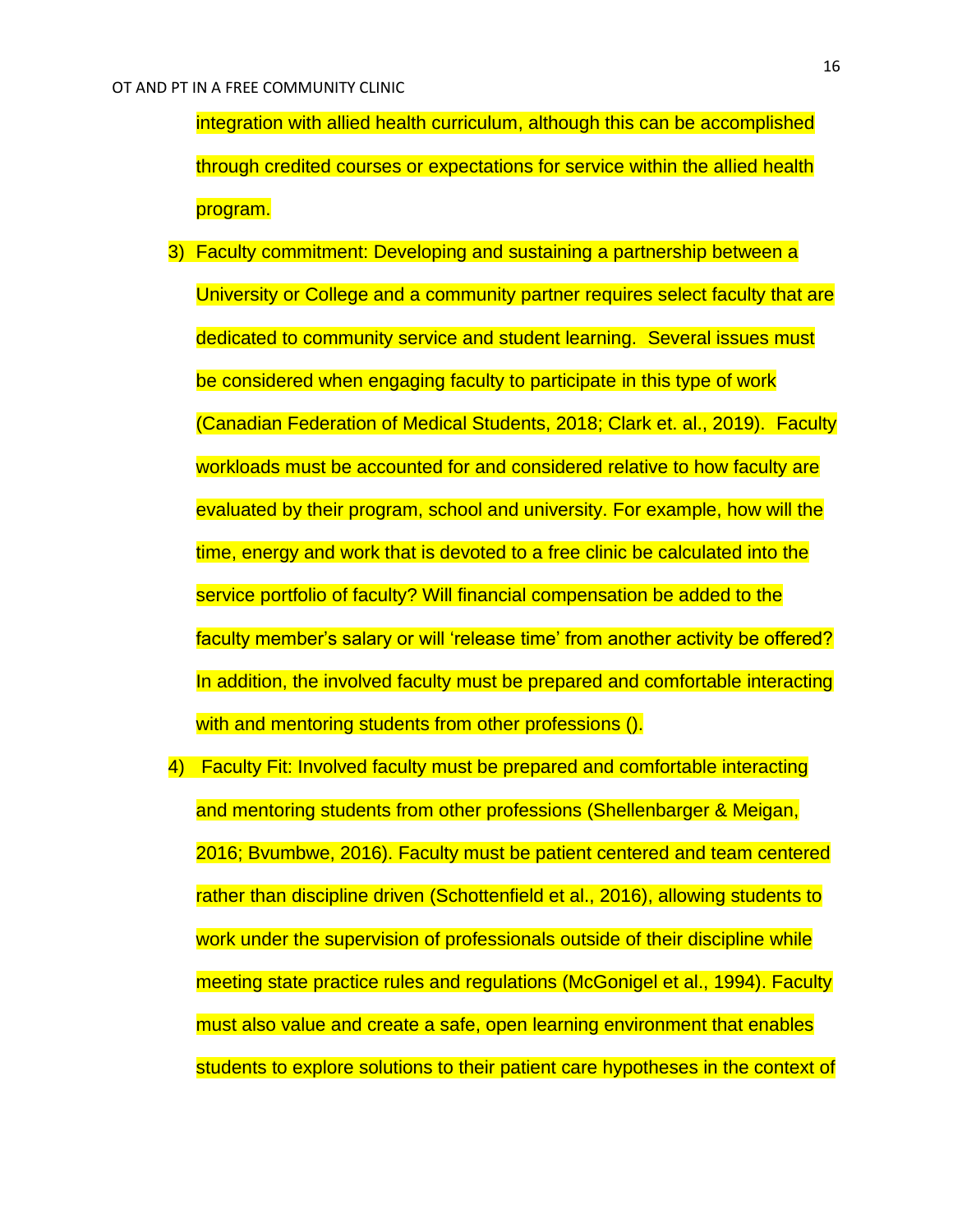their individual professional learning. Finally, faculty who staff a free community-based clinic need to be flexible, adaptable, possess a high energy level, and be kind toward all team members and patients (Haslam, 2015).

- 5) Educating primary care providers: OTs and PTs can fill a gap in primary care needs, and should be utilized early and often in primary care (Peranich et al., 2010). As the need for additional primary care team members increases, it is imperative that interprofessional primary care opportunities are afforded in entry level education for OT and PT fields (Gray et al., 2018).
- 6) Facilitating transportation: Lack of transportation can be a significant barrier to patient healthcare needs, and correlates to lower physical and mental health (Kamimura, 2018). Consideration and assistance in getting patients to and from appointments is best practice (American Health Lawyers Association, 2016). Lyft Business has a variety of services related to healthcare, including integration into some electronic health management systems, and is one solution to transportation barriers (Lyft Business, 2021).
- 7) Navigating language barriers use of interpreters: Providing services in a patient's primary language improves overall communication, allows the patient more control to ask questions, and improves satisfaction with care (Karliner, 2018). SMHC provides one trained interpreter for each scheduled clinic day, and St. Catherine University utilizes volunteer Spanish speaking students to address additional interpreting needs.
- 8) Establishing clinic tenets: Clinic tenets are foundational to providing patient care services. The tenets ground the team in the philosophy of the work and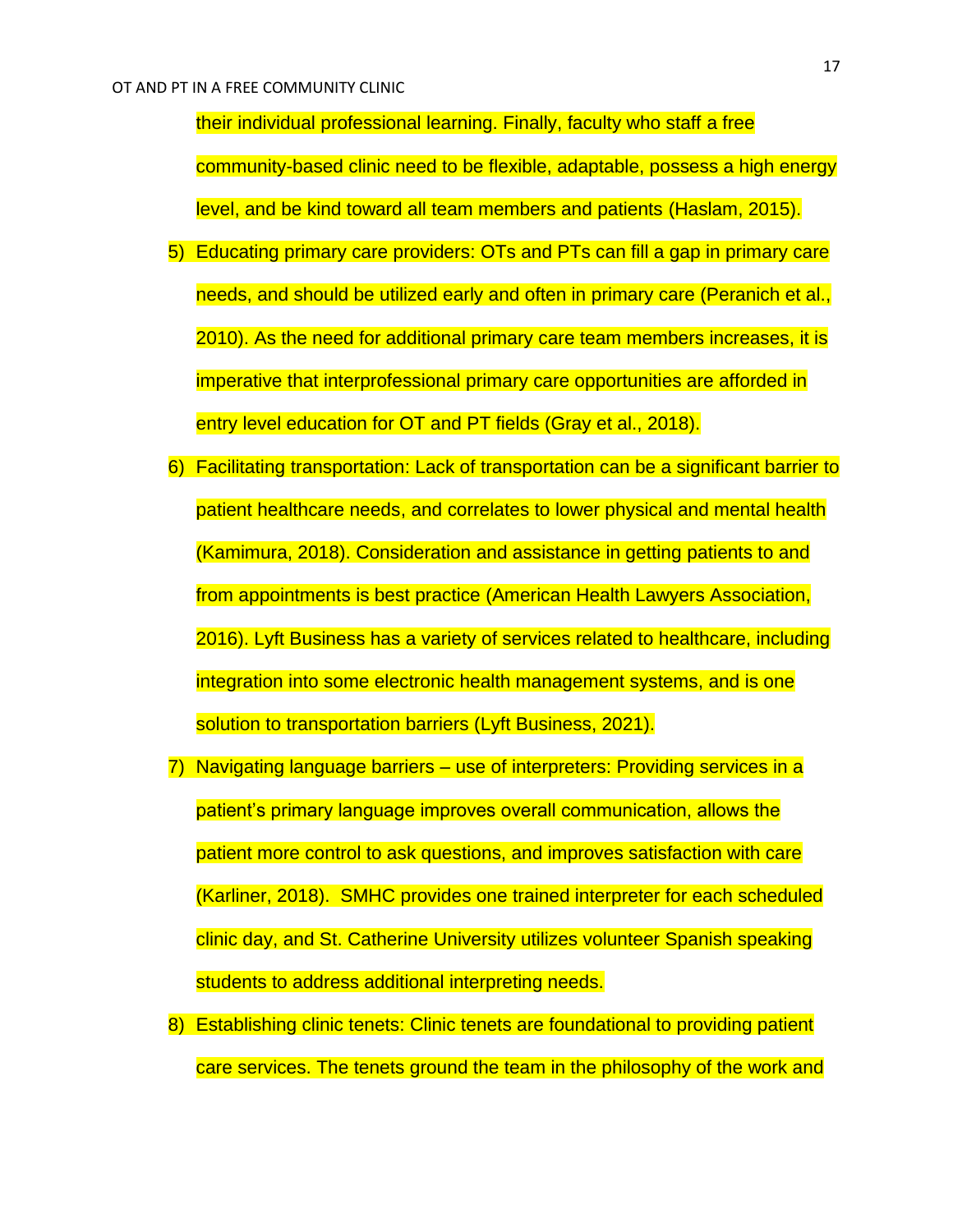guide decision making and planning processes (Schottenfeld et al., 2016). Students and faculty review the tenants before each clinic, and have an opportunity at the close of clinic to debrief on the application of the core tenets.

9) Reflective practice: Dedicate time to allow students and faculty preceptors to engage in reflective collaboration prior to and after each clinic. Clinical skill, reasoning, and interprofessional growth occur with reflective practice (Mitchell et al., 2015; Richard et al., 2019). Reflection is completed at the end of each clinic session, and in accordance with best practice, both OT and PT faculty challenge students to connect theory to practice while modeling effective communication and collaboration between disciplines (Richard et al., 2019).

# **Conclusion**

The planning and implementation of a free community-based clinic that is a University-Clinic partnership can be a daunting process, however, the rewards far outweigh the challenges. The goal of improving societal health and well-being with willing partners is a starting point. Flexibility and patience, combined with the energy of an interprofessional collaborative team pave the way. The end results are improved community health and a well-prepared group of professionals, ready to address emerging practice areas to improve the health of all patients.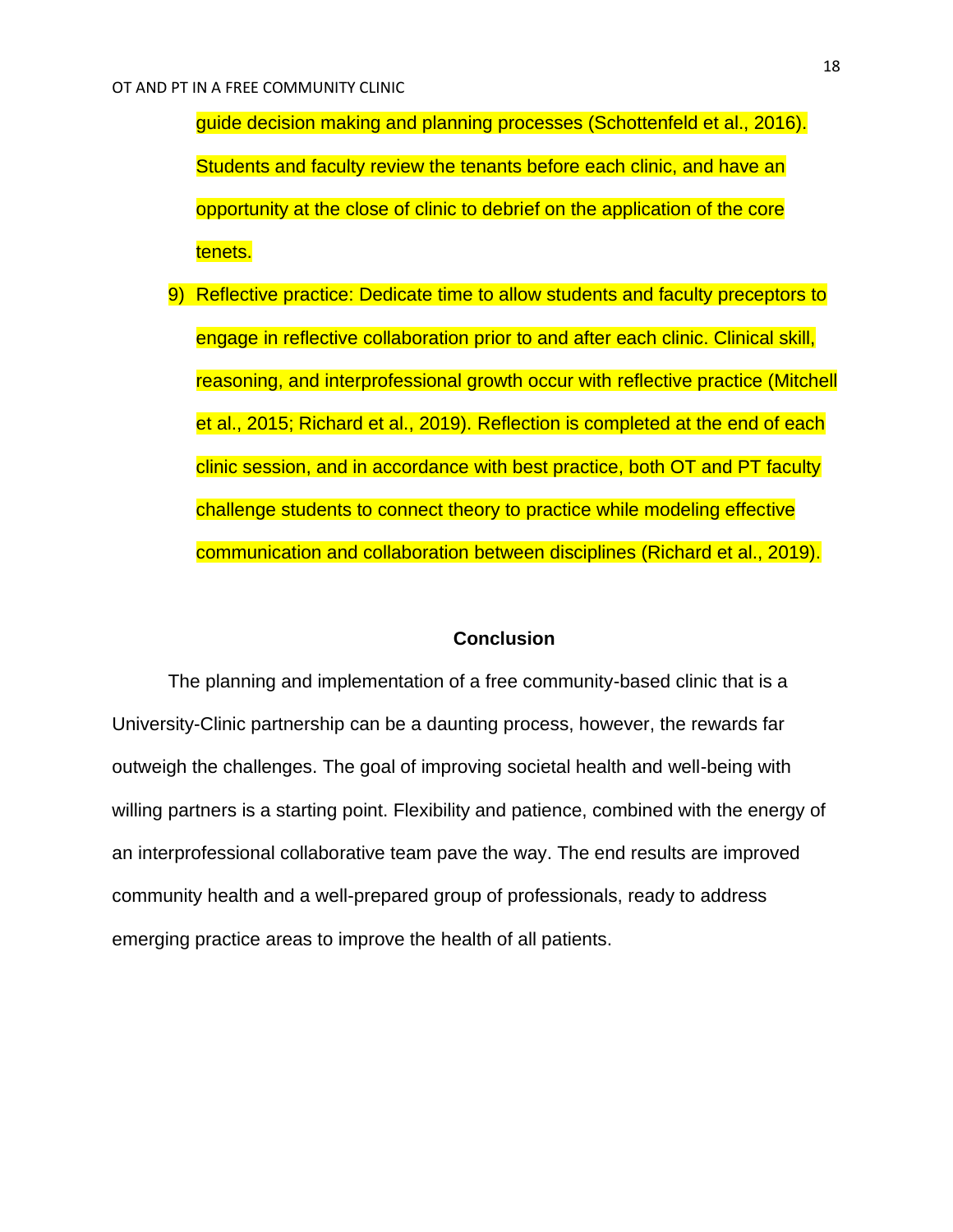### References

Agency for Healthcare Research and Quality. (2020). *Team STEPPS*[.](https://www.ahrq.gov/teamstepps/index.html)

<https://www.ahrq.gov/teamstepps/index.html>

American Occupational Therapy Association. (2020a). Occupational Therapy Practice

Framework: Domain and Process 4th ed. *American Journal of Occupational* 

*Therapy, 74*(Suppl. 2), 7412410010.<https://doi.org/10.5014/ajot.2020.74S2001>

American Occupational Therapy Association. (2020b). *Level I Fieldwork*.

<https://www.aota.org/Education-Careers/Fieldwork/LevelI.aspx>

American Physical Therapy Association. (2020). *Becoming a PT*[.](https://www.apta.org/your-career/careers-in-physical-therapy/becoming-a-pt)

<https://www.apta.org/your-career/careers-in-physical-therapy/becoming-a-pt>

- Arrowsmith, J. (2018). Understanding the Charism of a religious organization. *Doctrine and Life*, 68(4), 47-59.
- Association of Schools Advancing Health Professions. (2020). *What is allied health?* <https://www.asahp.org/what-is/>

Bornhöft, L., Larsson, M. E., Nordeman, L., Eggertsen, R., & Thorn, J. (2019). Health effects of direct triaging to physiotherapists in primary care for patients with musculoskeletal disorders: a pragmatic randomized controlled trial. *Therapeutic Advances in Musculoskeletal Disease*.

<https://doi.org/10.1177/1759720X19827504>

Bvumbwe, T. (2016) Enhancing nursing education via academic clinical partnership: An integrative review. *International Journal of Nursing Science*. 315-322. http://www.elsevier.com/journals/international-journal-of-nursing-sciences/2352- 0132 2016; 315-322.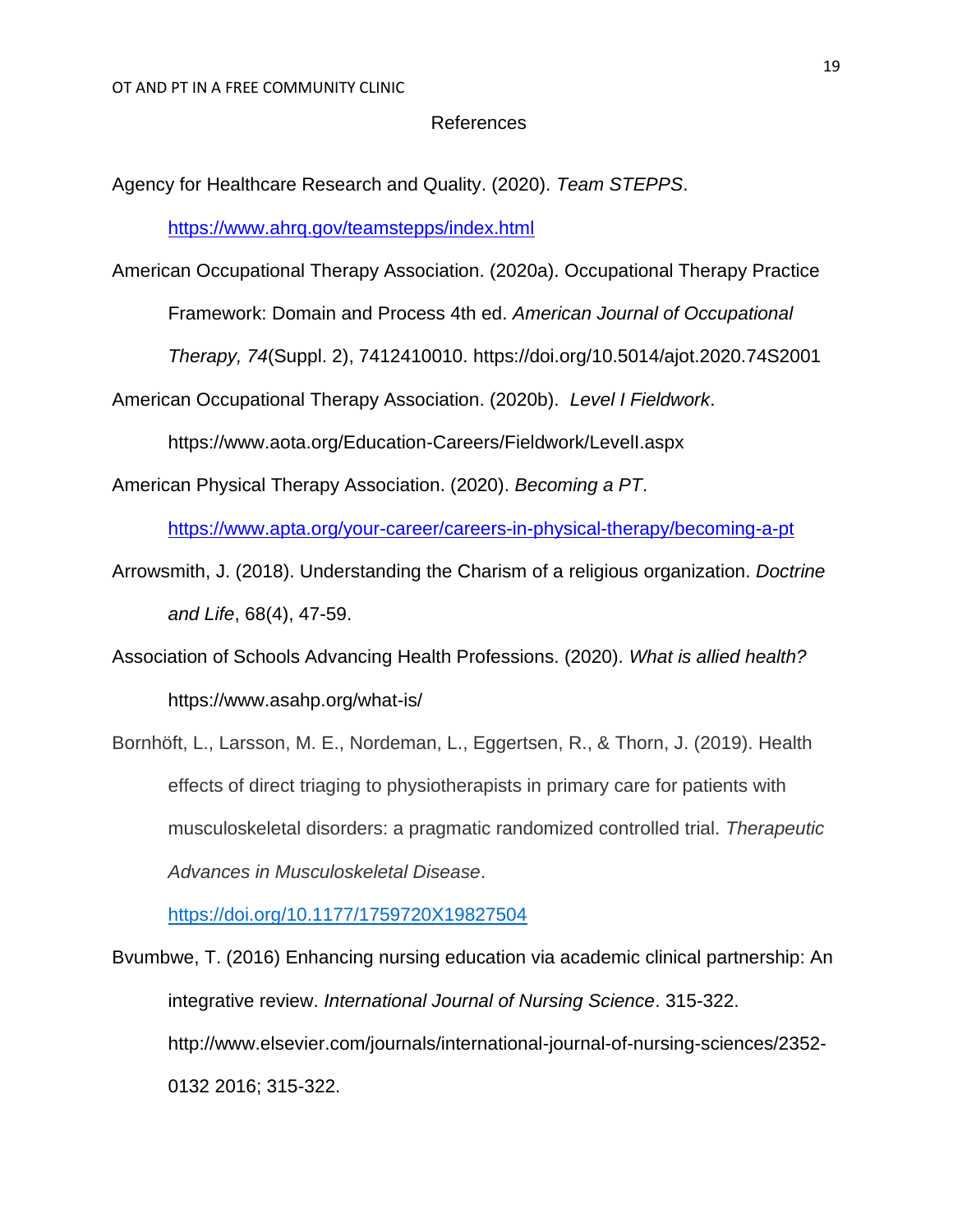- Canadian Federation of Medical Students. (2018). *Developing and sustaining studentled clinics: A toolkit*. [https://www.cfms.org/files/updates/SRC\\_ToolKit.pdf](https://www.cfms.org/files/updates/SRC_ToolKit.pdf)
- Clark, S, Grieves H, Hock N, Suarez M, Young T. (2019). Faculty-Facilitated Clinics Within a Group Supervision Model. *OT Practice, 24*(6); 26-29.
- Bolt, M., Ikking, T., Baaijen, R., & Saenger, S. (2019). Occupational therapy and primary care. *Primary Health Care Research & Development*, *20*, e27[.](https://doi.org/10.1017/S1463423618000452)

<https://doi.org/10.1017/S1463423618000452>

- Curran V, Hollett A, Casimiro LM, Mccarthy P, Banfield V, Hall P, Lackie K, Oandasan I, Simmons B, Wagner S. (2011) Development and validation of the interprofessional collaborator assessment rubric (ICAR). *Journal of Interprofessional Care, 25*(5):339-44.
- Haslam, D. "More than kindness". *Journal of Compassionate Health Care 2*, 6 (2015). https://doi.org/10.1186/s40639-015-0015-2
- Healthmeasures. (2017). *PROMIS Scale v1.2-Global Health Spanish Language Version.* https://www.healthmeasures.net/search-view-measures
- Institute of Medicine. (2017). *Vital directions for health and healthcare*. Washington, DC: National Academies Press.

Institute of Medicine. (2003). *Health professions education: A bridge to quality.* Washington, DC: National Academies Press. https://www.ncbi.nlm.nih.gov/books/NBK221525/

Karliner, L. (2018). *When patients and providers speak different languages*. Agency for Healthcare Research and Quality. https://psnet.ahrq.gov/web-mm/when-patientsand-providers-speak-different-languages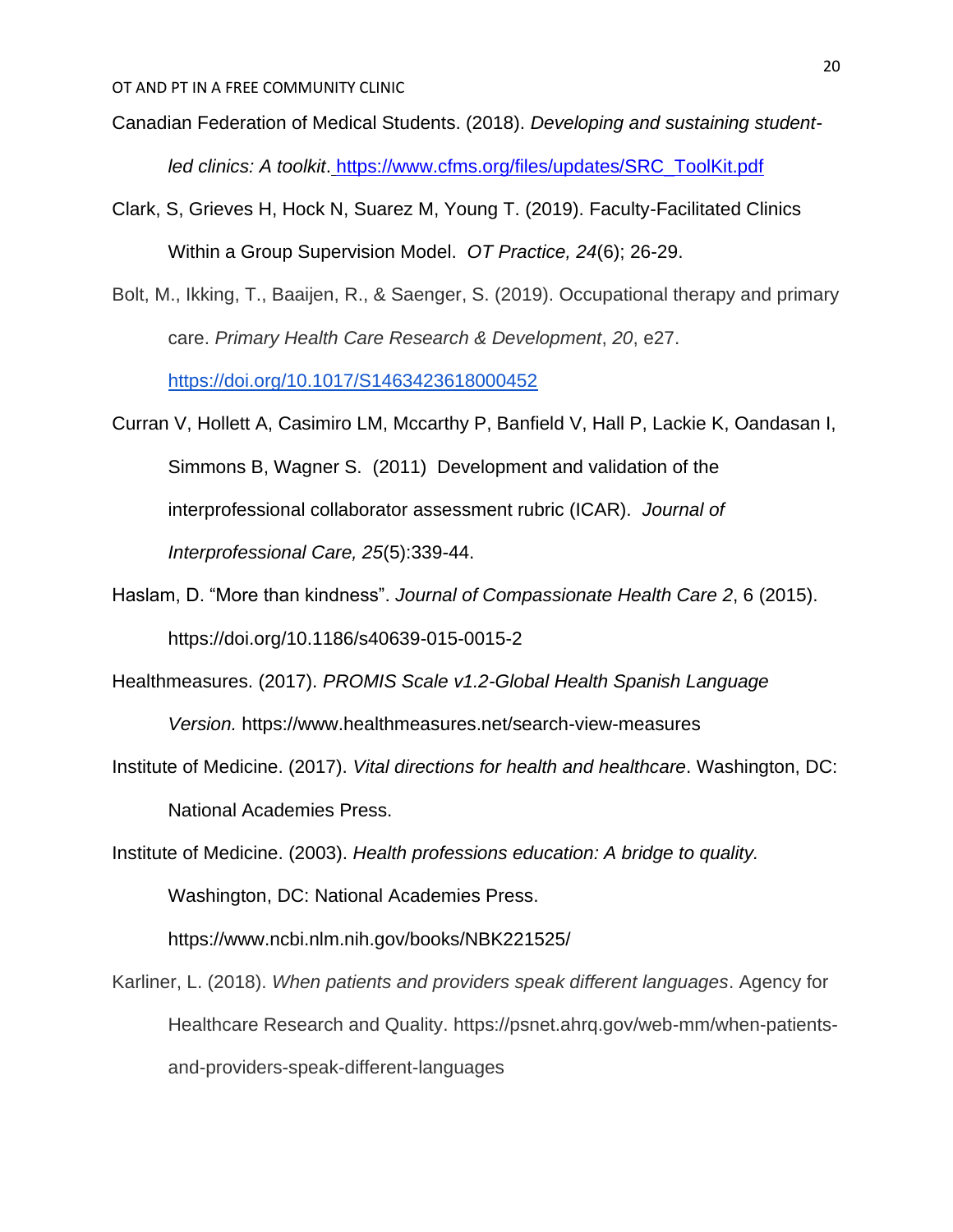McAllister, M., Dunn, G., Payne, K., Davies, L., & Todd, C. (2012). Patient empowerment: The need to consider it as a measurable patient-reported outcome for chronic conditions. *BMC Health Services Research*, *12*(1). https://link.gale.com/apps/doc/A534166854/HRCA?u=clic\_stkate&sid=HRCA&xid =d253ebab

- McGonigel, M., Woodruff, G., & Roszmann-Millican, M. (1994). The transdisciplinary team: A model for family-centered early intervention. In L. Johnson et al. (Eds.), *Meeting early intervention challenges: Issues from birth to three*. (pp. 95- 131). Maryland: Paul H. Brookes Publishing Company).
- Meah, Y.S., Smith, E.L., & Thomas, D.C. (2009). Student-Run health clinic: Novel arena to educate medical students on Systems-Based practice. *Mount Sinai Journal of Medicine: A Journal of Translational and Personalized Medicine*, 76, 344–356
- Mitchell, T., Richard, F., Battistoni, R., Rost-Banik, C., Netz, R., & Zakowske, C. (2015) Reflective practice that persists: Connections between reflections in service learning programs and in current life. *Michigan Journal of Community Service Learning,* Spring Issue, 49-63.
- National Association of Free and Charitable Clinics. (2020). *About us.*

https://www.nafcclinics.org/content/about-us

Ng, E., & Hu, T. (2017). A survey of Canadian interprofessional student-run free clinics. *Journal of Interprofessional Care, 31*(6), 781–784[.](https://doi.org/10.1080/13561820.2017.1346590) <https://doi.org/10.1080/13561820.2017.1346590>

Richard, A., Gagnon, M., & Careau, E. (2019). Using reflective practice in interprofessional education and practice: a realist review of its characteristics and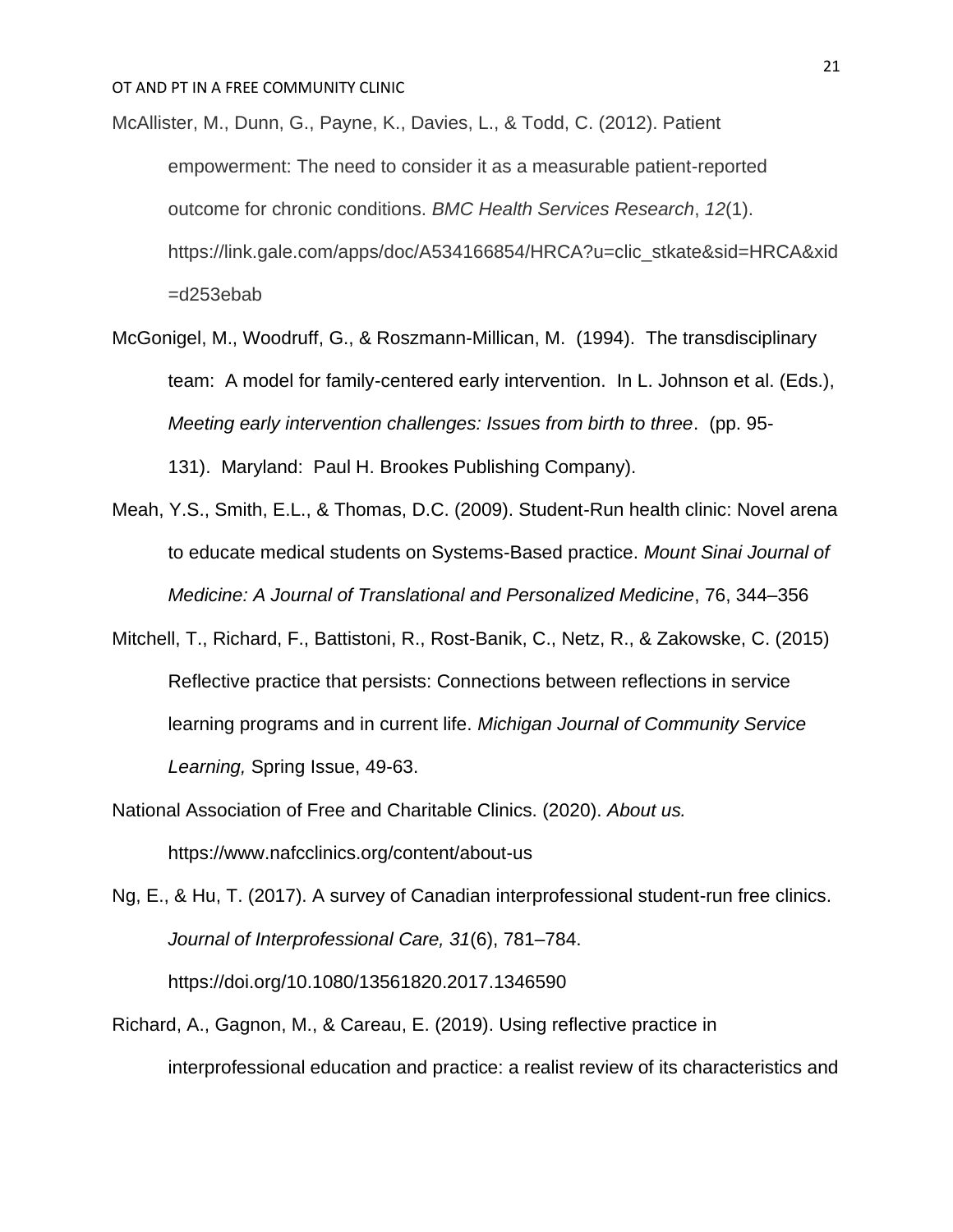effectiveness. *Journal of interprofessional care, 33*(5), 424–436.

<https://doi.org/10.1080/13561820.2018.1551867>

Shellenbarger, T. & Robb, M. (2016) Effective Mentoring in the Clinical Setting.

*American Journal of Nursing,* 116(4), 64-68 doi:

10.1097/01.NAJ.0000482149.37081.61

Simpson, S. A. & Long, J. A. (2007). Medical student-run health clinics: Important

contributors to patient care and medical education. *J Gen Intern Med. 22*(3):

352–356 doi: [10.1007/s11606-006-0073-4](https://dx.doi.org/10.1007%2Fs11606-006-0073-4)

Sisters of Sisters of Caroline St. (2020). About us. [https://csjcarondelet.org/about-](https://csjcarondelet.org/about-us/)

[us/](https://csjcarondelet.org/about-us/)

Society of Student Run Free Clinics. (2020). *Home[.](https://www.studentrunfreeclinics.org/)*

<https://www.studentrunfreeclinics.org/>

St[.](https://www.stkate.edu/academics/hssh) (2020). *Henrietta Schmoll School of Health.* 

<https://www.stkate.edu/academics/hssh>

St. Mary's Health Clinics. (2020). Get to know St. Mary's Health Clinics.

https://www.stmaryshealthclinics.org/get-to-know

Swartz, M. (2012). The contributions of student-run free clinics. *Journal of Pediatric Health Care, 26*(6), 397.

Thompson, MS. (1999, May-June). Charism or deep story? Towards understanding better the 19<sup>th</sup> -century origins of American women's congregations. *Review for Religious*, 58, 230-250.